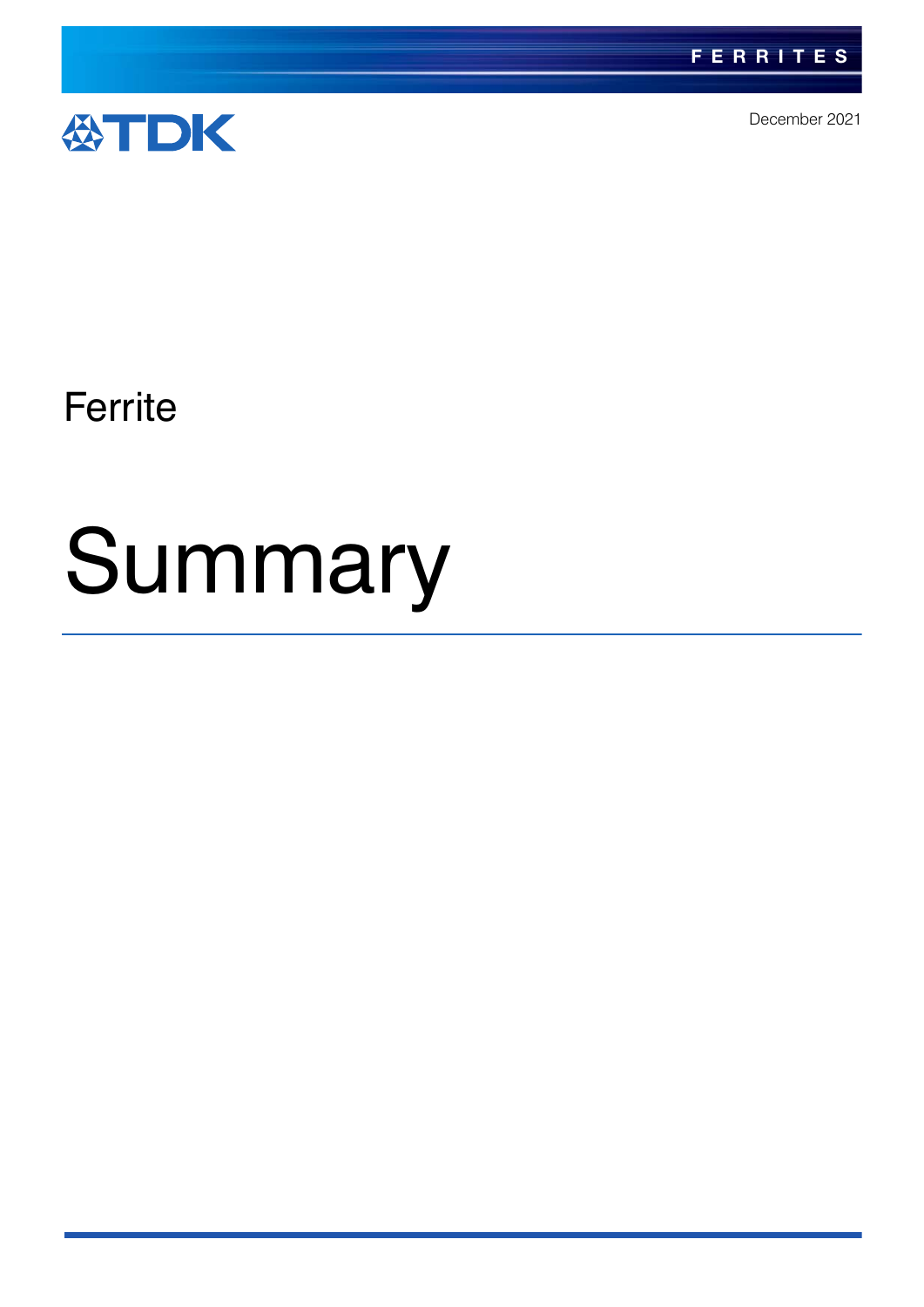## **REMINDERS FOR USING THESE PRODUCTS**

Please be sure to read this manual thoroughly before using the products.

The products listed on this catalog are intended for use in general electronic equipment (AV equipment, telecommunications equipment, home appliances, amusement equipment, computer equipment, personal equipment, office equipment, measurement equipment, industrial robots) under a normal operation and use condition.

The products are not designed or warranted to meet the requirements of the applications listed below, whose performance and/or quality require a more stringent level of safety or reliability, or whose failure, malfunction or trouble could cause serious damage to society, person or property.

Please understand that we are not responsible for any damage or liability caused by use of the products in any of the applications below or for any other use exceeding the range or conditions set forth in this specification sheet.

If you intend to use the products in the applications listed below or if you have special requirements exceeding the range or conditions set forth in the each catalog, please contact us.

- (1) Aerospace/Aviation equipment
- (2) Transportation equipment (electric trains, ships, etc.)
- (3) Medical equipment
- (4) Power-generation control equipment
- (5) Atomic energy-related equipment
- (6) Seabed equipment
- (7) Transportation control equipment
- (8) Public information-processing equipment
- (9) Military equipment
- (10) Electric heating apparatus, burning equipment
- (11) Disaster prevention/crime prevention equipment
- (12) Safety equipment
- (13) Other applications that are not considered general-purpose applications

When using this product in general-purpose standard applications, you are kindly requested to take into consideration securing protection circuit/equipment or providing backup circuits, etc to ensure higher safety.

公TDK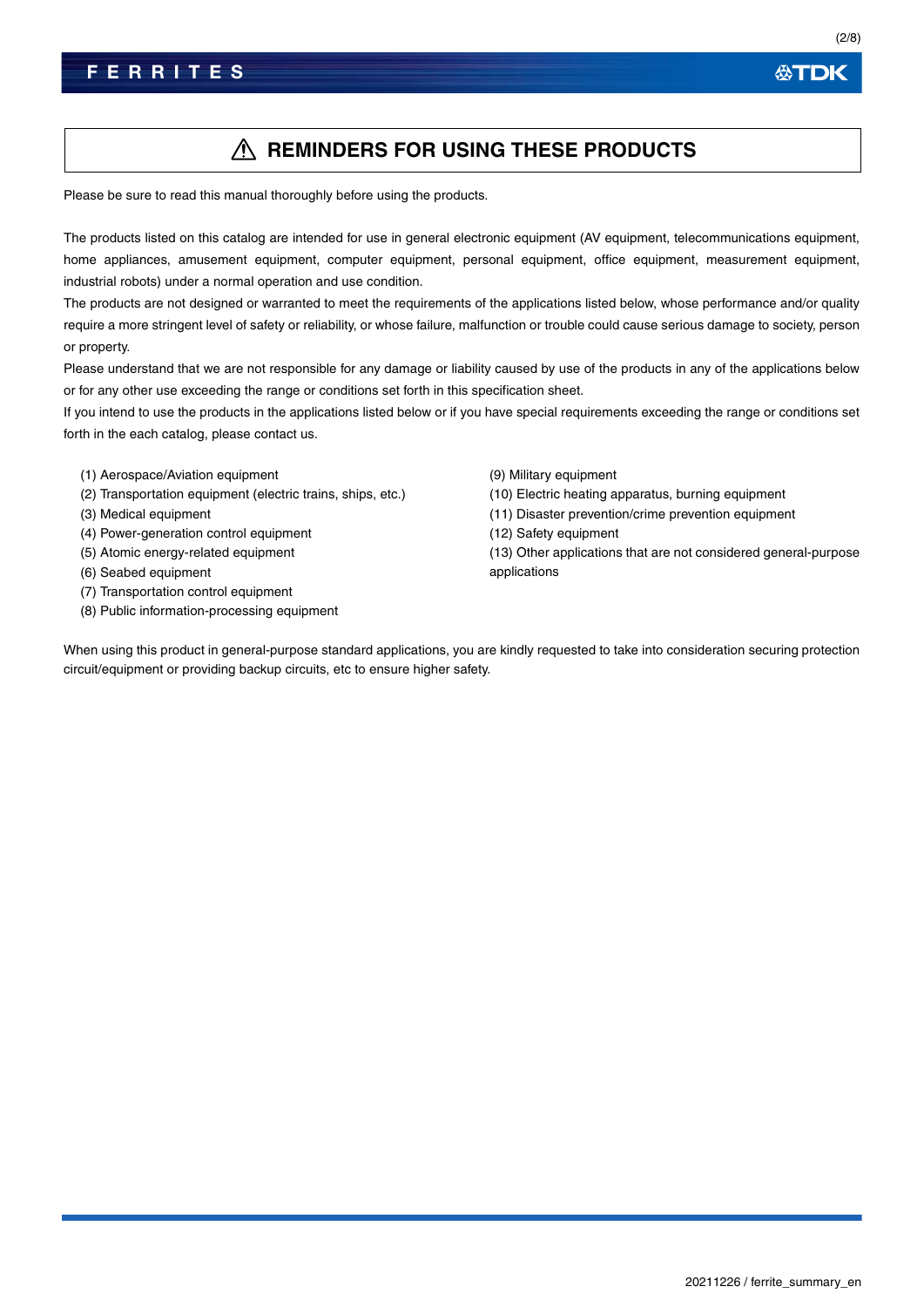## 公TDK

# **Overview of the Ferrite**

Ferrite is a polycrystal, sintered material with high electrical resistivity. The high resistance of ferrite makes eddy current losses extremely low at high frequencies. Therefore, unlike other magnetic components, ferrite can be used at considerably high frequencies. Manganesezinc(Mn-Zn) ferrites can be used at frequencies up to several megahertz.

The basic ferrite materials are obtained in an extremely high purity. These materials are mixed, calcined, milled, granulated, formed by pressing, and sintered at a temperature of 1000°C to 1400°C, then machined. The electrical and mechanical properties of a particular ferrite material are obtained by the material formulation and the processing applied. Extraordinary exacting process controls are required to assure the high uniformity of product for which TDK ferrites are well known. Through the above processes, ferrite materials can be optimized for specific applications.

Each of these materials can be produced in cores of various shapes. Shapes which are popular for the listed applications are:

#### **APPLICATIONS, CHARACTERISTICS AND TDK CORE TYPE**

| Applications                  | Ferrite characteristics                         | TDK core type       |
|-------------------------------|-------------------------------------------------|---------------------|
| Filters                       | Low loss, magnetic stability, high permeability | RM cores            |
| Signal transformers           | High saturation flux density, high permeability | EP. EE and RM cores |
| Power conversion transformers | High saturation flux density, low power loss    | EI. EC and RM cores |

TDK produces a very large variety of cores and magnetic properties. Nearly every requirement can be satisfied among these products.

#### **TYPICAL TECHNICAL DATA**

| Specific heat                        | 800( $J/kg \cdot K$ )                    |
|--------------------------------------|------------------------------------------|
| Thermal conductivity                 | 1 to $5(W/m \cdot K)$                    |
| Linear thermal expansion coefficient | $1.2\times10^{-5}(1/K)$                  |
| <b>Vickers hardness</b>              | 550                                      |
| Tensile strength                     | 2 to $5 \times 10^7$ (N/m <sup>2</sup> ) |
| Bending strength (50mm span)         | $9.8 \times 10^{7}$ (N/m <sup>2</sup> )  |
| Young's modulus                      | $1.2\times10^{11}$ (N/m <sup>2</sup> )   |

• These values are typical at room temperature.

RoHS Directive Compliant Product: See the following for more details related to RoHS Directive compliant products. http://www.tdk.co.jp/rohs/

Halogen-free: Indicates that Cl content is less than 900ppm, Br content is less than 900ppm, and that the total Cl and Br content is less than 1500ppm.

t Please be sure to request delivery specifications that provide further details on the features and specifications of the products for proper and safe use. Please note that the contents may change without any prior notice due to reasons such as upgrading.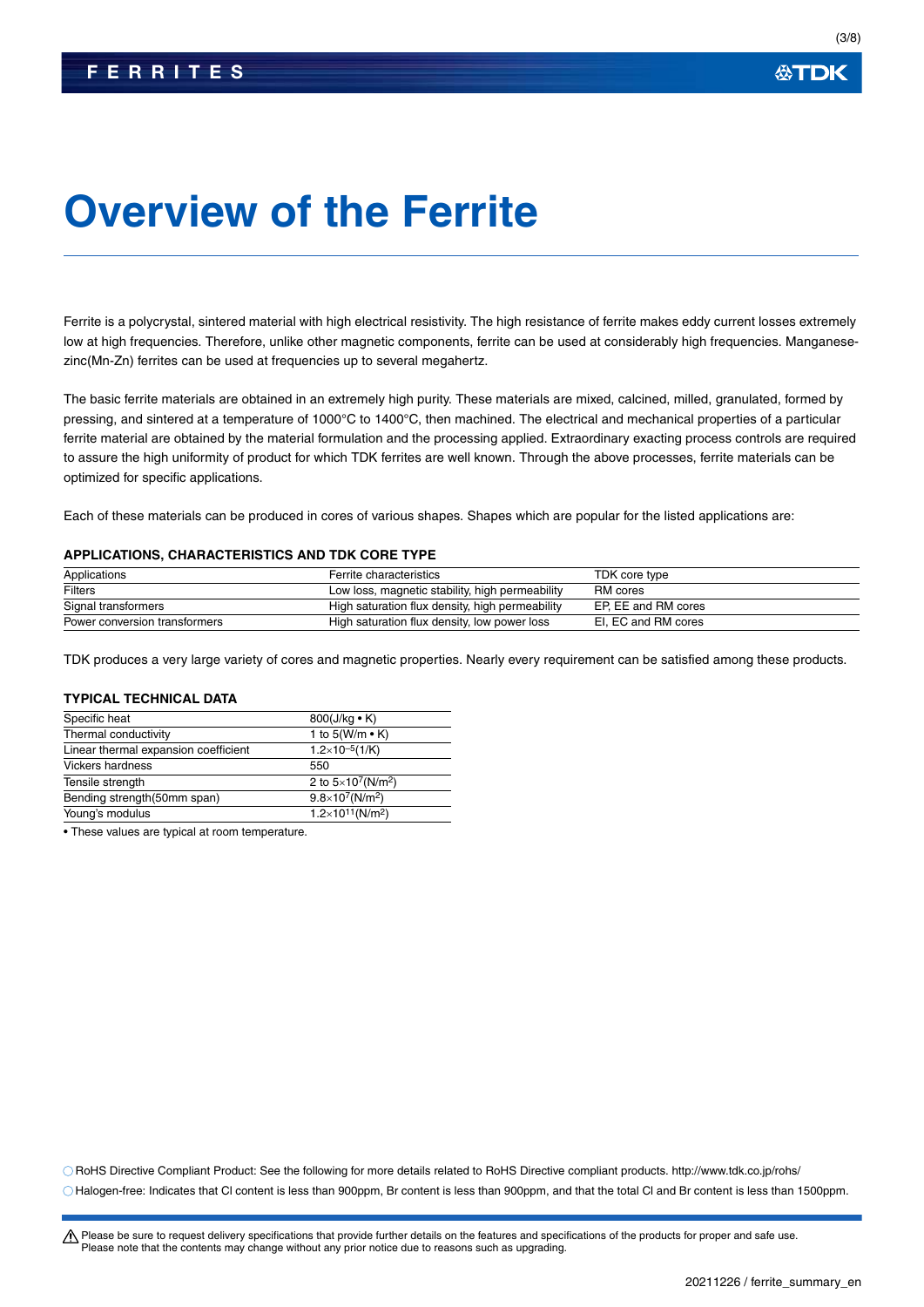## **Terms Definitions and Explanations**

## **1. PERMEABILITY**

## **1.1 INITIAL PERMEABILITY, i**

The initial permeability of a material is determined by the following formula, on the basis of the effective self-inductance exhibited by a test coil for a low AC magnetic field induced(approx.: 0.4A/m max.) in the toroidal core which is made of that material and on which the test coil is wound: (Fig. 1)

$$
\mu i = \frac{L}{4\pi N^2} \cdot \frac{\ell}{A} \cdot 10^{10}
$$

where,  $L =$  effective self-inductance(H)

 $N =$  number of turns

- $\ell$  = average length of magnetic path in the core(mm)
- $A = cross-sectional area of toroidal cores (mm<sup>2</sup>)$

## 1.2 **INCREMENTAL PERMEABILITY,**  $\mu\Delta$ **, AND REVERSIBLE PERMEABILITY,**  $\mu$ **rev**

Incremental permeability is determined by the following formula and is defined as the permeability of a material to a low AC magnetic field superposed on a larger DC magnetic field:

$$
\mu \Delta = \frac{\Delta B}{\Delta H}
$$

where,  $\Delta B$  = incremental flux density(gauss)

 $\Delta H$  = incremental field intensity(oersted)

Reversible permeability is defined as the limiting value of incremental permeability occurring at the zero amplitude of the alternating magnetic field. It is a function of the DC flux density B and takes the maximum value when B is the zero. Its value decreases as B increases.

Since the DC flux density varies with the core shape and also with the magnitude of the gap, it is not proper to apply a reversible permeability determined on a toroidal core to cores of other shapes such as E type, P type, etc. Hence, values of reversible permeability are determined separately for individual core shapes and gaps.

## **1.3 EFFECTIVE PERMEABILITY, LLe**

The effective permeability is determined by the following formula:

$$
\mu\text{e} = \frac{L \times 10^{10}}{4\pi N^2} \cdot \Sigma \frac{\ell}{A}
$$

where,  $L =$  effective self-inductance(H)

$$
N =
$$
number of turns

 $\Sigma \frac{\kappa}{\mathsf{A}} = \mathsf{C}_1 = \text{core constant}(\mathsf{mm}^{-1})$ 

This formula is used also when some leakage flux exists in the magnetic circuit due to an air gap introduced in it.\*

Note\*:Magnetic-core loss coefficient, temperature coefficient, disaccommodation and other magnetic characteristics due to an air gap in the magnetic circuit very nearly directly with effective permeability, as long as the leakage flux at the air gap is not appreciably large. If the leakage is not negligible, a correction must be made on these characteristics for the leakage flux.

#### **1.4 APPARENT PERMEABILITYM, Liapp**

Apparent permeability is defined as the ratio of the two inductance values measured. One on the test coil only(Lo), the other on coil and core(L). This is determined by the following formula:

$$
\mu_{app} = \frac{L}{L_0}
$$

where,  $L =$  inductance of test coil with core(H)

 $Lo = inductance of test coil without core(H)$ 

Normally, an apparent effective permeability refers to an open magnetic circuit.

Please be sure to request delivery specifications that provide further details on the features and specifications of the products for proper and safe use. Please note that the contents may change without any prior notice due to reasons such as upgrading.



(4/8)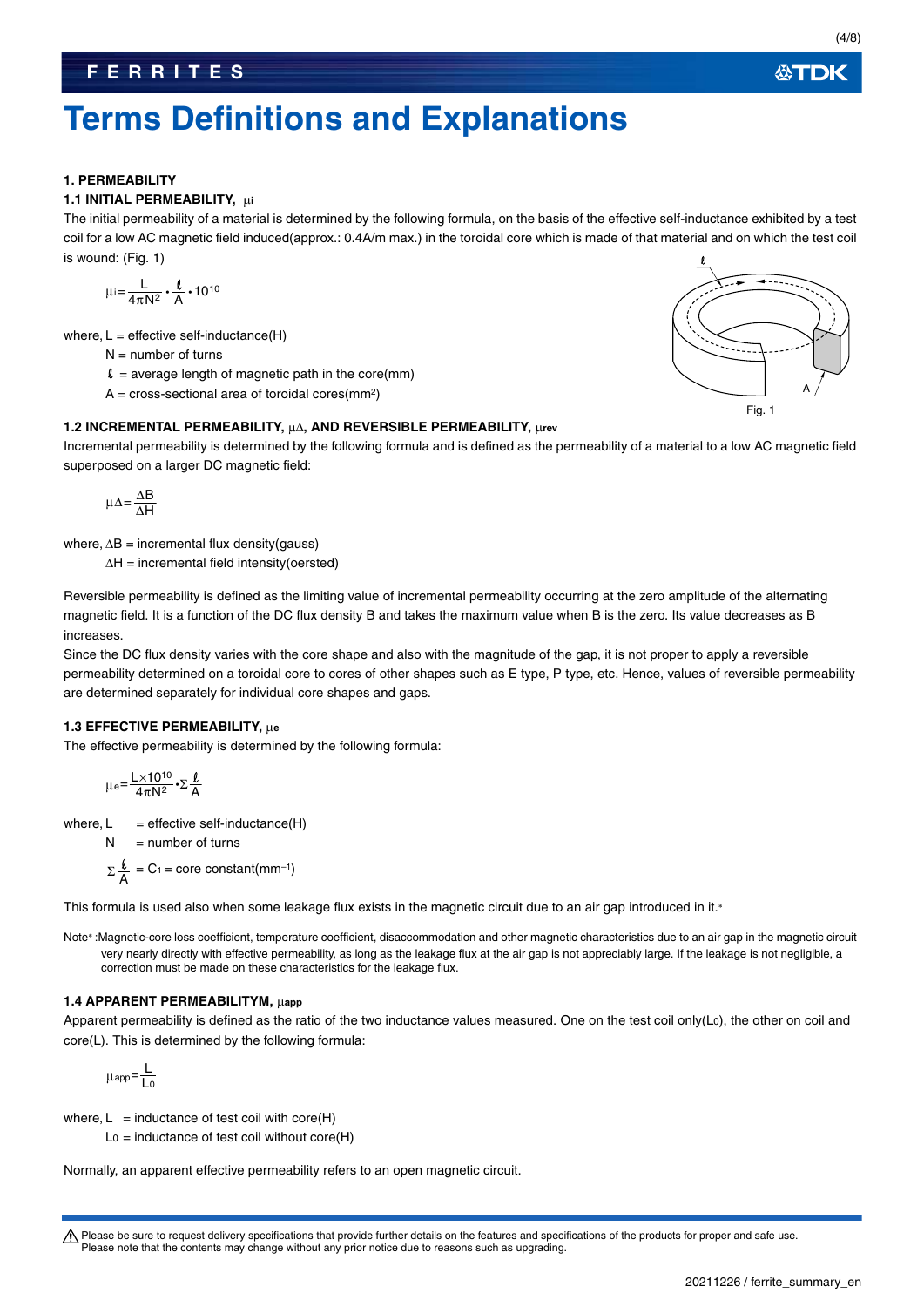必TDK

## **2. MAGNETIZATION CURVE**

## **2.1 STATIC MAGNETIZATION CURVES**

In magnetic material that has been completely demagnetized, the curve traced by the rising value of flux density B as a function of the field intensity H being raised from the point of origin(0) is referred to as INITIAL MAGNETIZATION CURVE.

If field intensity is raised further, a point will be reached where the material becomes saturated with flux and the curve levels off: the SATURATION FLUX DENSITY, Bsat, refers to that value of flux. As the field intensity is reduced to zero from the saturation point, the flux density decreases and settles at a certain value above zero: this value of remaining flux density is referred to as REMANENCE, Br. To reduce the remanence to zero, field intensity must be increased in the negative(reverse) direction: the level of this reversed field intensity required for reducing remanence to zero is termed COERCIVITY, HCB.

## **2.2 RELATIONSHIP BETWEEN HYSTERESIS LOOP AND PERMEABILITY**

Graphic models of initial permeability and

reversible permeability as concepts are given on the magnetization curve in Fig.2. The constants relative to magnetization curve are graphically represented in Fig.3.

$$
\mu\mathsf{rev}\!=\!\underset{\Delta H\rightarrow 0}{\text{lim}}\frac{\Delta B}{\Delta H}\!=\!\text{tan}\theta r
$$



## **3. CORE LOSS**

## **3.1 LOSS FACTOR, tan**

Core-loss factor, tan $\delta$ , is defined as the ratio of core-loss resistance to reactance, and consists of three components; namely, hysteresis loss, eddy-current loss and residual loss, and is expressed by the following formula:

$$
tan \delta = \frac{R_m}{\omega L} = h \sqrt{\frac{L}{V}} i + e_1 f + c_1
$$

where,  $\mathsf{Rm} = \mathsf{core}\text{-}\mathsf{loss}$  resistance( $\Omega$ )

- $\omega = 2\pi f$ , angular velocity(radians/sec.)
- $L =$  inductance of test coil with core(H)
- $V =$  volume of core(cm<sup>3</sup>)
- $f = frequency of test current(Hz)$
- $h_1$  = hysteresis loss coefficient
- e1 = eddy-current loss coefficient
- $c_1$  = residual loss coefficient
- $i = current(A)$

The loss factor is normally determined by effecting measurement with a small magnetic field, and is treated as a loss distinct and apart from the hysteresis loss. In other words, the loss coefficient is defined by the following formula:

 $tan\delta = e_1f + c_1$ 

## **3.2 RELATIVE LOSS FACTOR, tan/i**

Addition of an air gap to a magnetic circuit changes the values of its loss factor and effective permeability. The amounts of change are nearly proportional to each other, so that the loss factor per unit effective permeability may be used as a coefficient which, as defined as  $tan\delta/\mu$ , indicates a characteristic of the magnetic material. 10–4

$$
tan\delta/\mu = \frac{1}{\mu i} (e_1f + c_1)
$$

It follows therefore that the loss factor for a practical core can be expressed in the following formula:

 $(tan\delta)$ c = tan $\delta$ / $\mu$ i  $\times$   $\mu$ e

Where  $(tan\delta)c$  represents the particular loss factor.

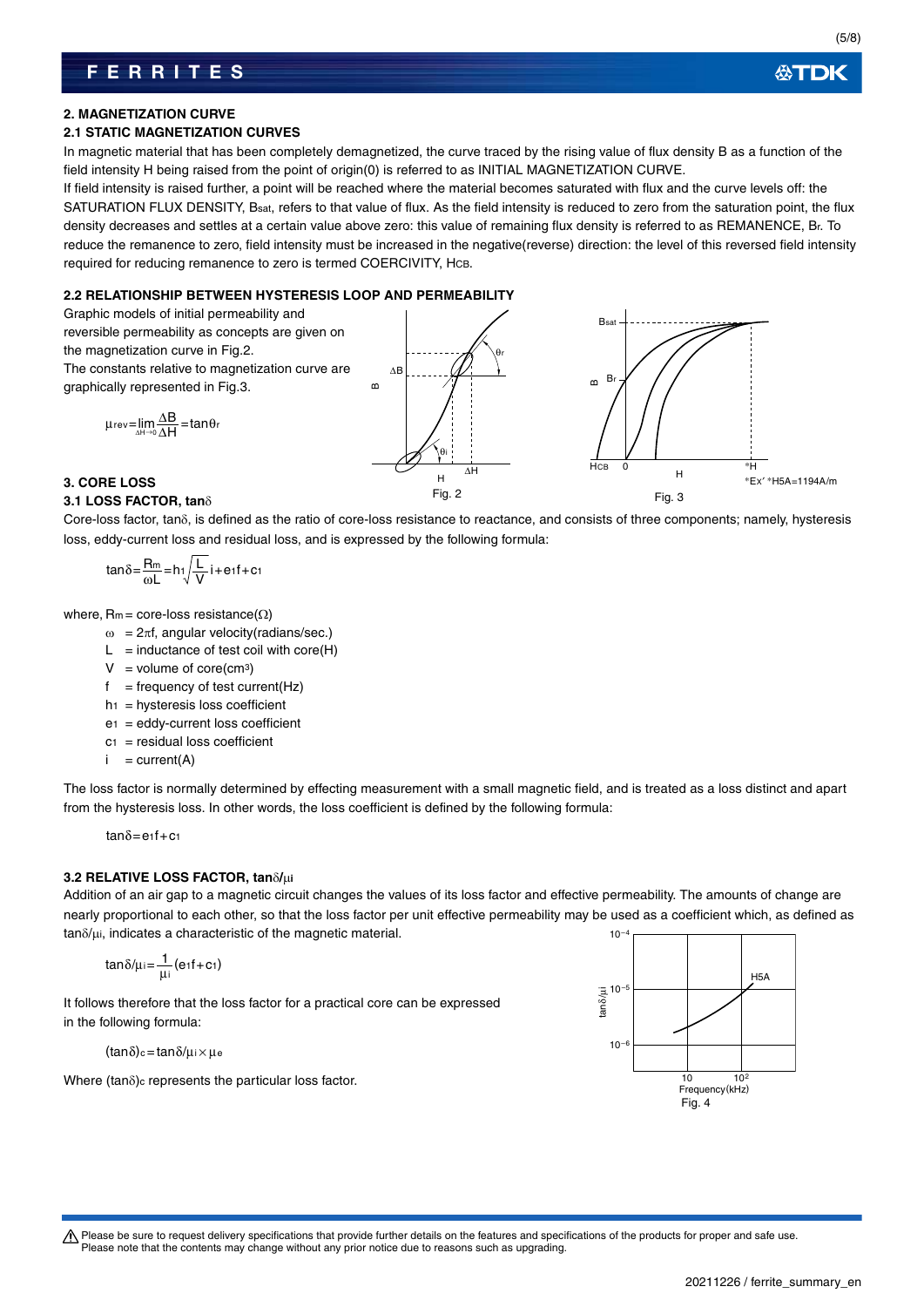公TDK

## **3.3 RELATIVE HYSTERESIS LOSS COEFFICIENT, h10**

When an air gap is introduced into a magnetic circuit, its hysteresis loss coefficient, h<sub>1</sub>, changes approximately as 3/2 power of the effective permeability. On the basis of this fact, relative hysteresis loss coefficient, h10, is defined as the value of this loss h1 corrected to the condition of  $u+1000$ . The value of h10 for different magnetic materials can be compared for comparative evaluation of the materials. For this purpose, the relative hysteresis loss coefficient is determined for and assigned to each material.

$$
h_{10} = h_{1} \cdot \left(\frac{1000}{\mu^{i}}\right)^{3/2}
$$

Thus, the hysteresis loss coefficient, tan $\delta$ h, for a practical core is expressed by the following formula:

$$
tan \delta_h = h_{10} \cdot \left(\frac{\mu_i}{1000}\right)^{3/2} \cdot \sqrt{\frac{L}{V}} \cdot i
$$
 Note<sup>\*</sup>: *h\_{10}* is read "h one-zero."

The relationship between  $\eta$  and other constants are as follows:

 $n = 19.9h10 \times 10^{-6}$  $ηB=1.12×h'/μ<sup>2</sup>$  $ηB=896×h/μ<sup>2</sup>$ h<sub>10</sub>=50.3ηB×103

where,  $\eta B$  = hysteresis material constant in IEC

= hysteresis constant in DIN  $\frac{h}{f}$  = hysteresis constant in Jordan h' μ2 μ2

### **3.4 QUALITY FACTOR, Q**

Quality factor is defined as the reciprocal of the loss coefficient, as follows:

ωL Rm  $Q = \frac{1}{\tan \delta} =$ 

## **3.5 EFFECTIVE QUALITY FACTOR, Qe**

The effective quality factor refers to the loss coefficient of a coil complete with a ferrite core, and is the reciprocal of that coefficient:

 $\mathsf{Q}_{\mathsf{e}} = \frac{\omega \mathsf{L}}{\mathsf{R}_{\mathsf{eff}}}$ 

Where Reff is the effective loss resistance of the coil.

#### **3.6 APPARENT QUALITY FACTOR, Qapp**

This factor is the ratio of the two values of effective quality factor measured on a test coil, one(Qe) is coil with core, and the other(Q0) is coil without core.

$$
Q_{app} = \frac{Q_e}{Q_0}
$$

where,  $Q_e$  = coil with core

 $Q_0 = \text{coil without core}$ 

#### **4. TEMPERATURE CHARACTERISTICS**

#### **4.1 TEMPERATURE COEFFICIENT OF INITIAL PERMEABILITY,**  $\alpha \mu i$

This temperature coefficient is defined as the change of initial permeability per degree C over a prescribed temperature range. This change is expressed in terms of fraction of the original value of initial permeability. It is determined by the following formula:

$$
\alpha_{\mu i} = \frac{\mu_{i2} - \mu_{i1}}{\mu_{i1}} \cdot \frac{1}{T_2 - T_1}
$$

where,  $\mu$ i1 = initial permeability at temperature T<sub>1</sub>

 $\mu$ i2 = initial permeability at temperature T<sub>2</sub>

The value of T<sub>1</sub> is normally taken at 20 $^{\circ}$ C. The coefficient is expressed in units of 10<sup>-6</sup>.



t Please be sure to request delivery specifications that provide further details on the features and specifications of the products for proper and safe use. Please note that the contents may change without any prior notice due to reasons such as upgrading.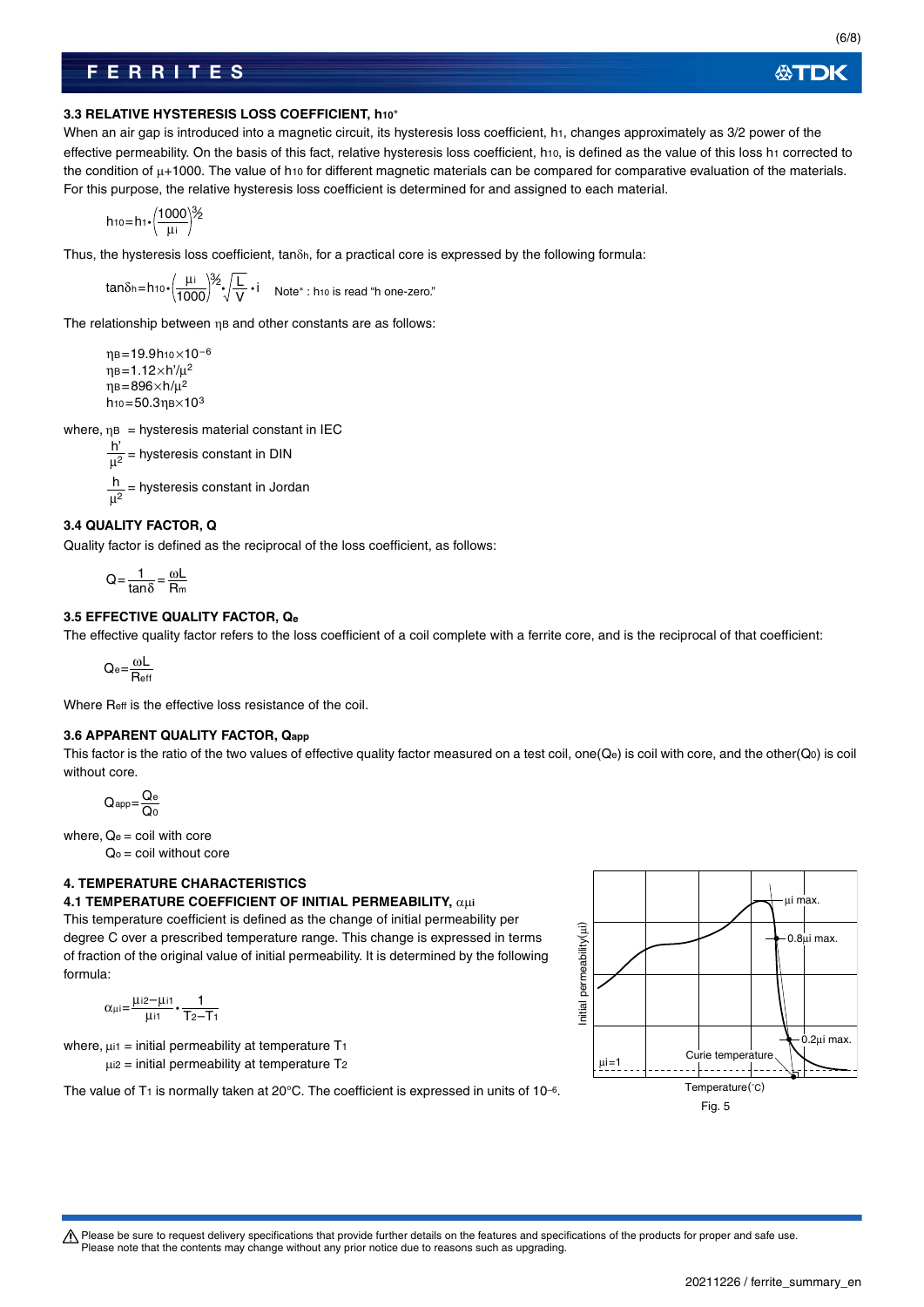## (7/8)

∰TDK

#### **4.2 TEMPERATURE FACTOR OF INITIAL PERMEABILITY,**  $\alpha$ **F**

The change of temperature coefficient,  $\alpha\mu$ , due to an air gap added to a magnetic circuit is nearly proportional to the change of effective permeability. On the basis of this fact, temperature factor of permeability,  $\alpha F$ , is defined as the value of temperature coefficient,  $\alpha \mu i$ , per unit permeability, and is determined by the following formula:

$$
\alpha \mathsf{F} = \frac{\alpha \mu}{\mu \mathsf{i}} = \frac{\mu \mathsf{i} 2 - \mu \mathsf{i} \mathsf{1}}{\mu \mathsf{i} \mathsf{1}^2} \cdot \frac{1}{T_2 - T_1}
$$

The value so determined is assigned to each material as its characteristic. For the temperature coefficient of a practical core, the following formula is used.

αμ=αF×μe

## **4.3 CURIE TEMPERATURE Tc**

The critical temperature at which a core transfers from ferromagnetism to paramagnetism.

Note: There are many ways to determine the Curie temperature. At TDK, however, it is determined as shown in Fig.5.

## **5. PHENOMENON OF GRADUAL DECREASE IN PERMEABILITY**

## **5.1 SPONTANEOUS DECREASE OF PERMEABILITY**

In ferrite cores, the permeability begins to decrease upon formation by sintering and continues to decrease with the lapse of time. This property is referred to as the spontaneous decrease of permeability.

In general, the rate of spontaneous permeability decrease is approximately linear when it is related to the logarithm of time(log t) and, therefore, becomes negligibly small in about a month's time after sintering. The magnitude of this decrease in terms of  $\mu_{el}\mu_{l}$  can be reduced substantially with increasing air gap.

## **5.2 DISACCOMMODATION, D**

Disaccommodation, as will be noted in the following formula which determines its value: The time rate of initial permeability changes at normal temperature in a core that has just been AC demagnetized, where the core is kept free from mechanical or thermal stress of any kind.

$$
D = \frac{\mu_1 - \mu_2}{\mu_1} \times 100\,(%)
$$

where,  $\mu$ 1= initial permeability noted immediately after the material is AC demagnetized.

> $\mu$ <sub>2</sub> = initial permeability noted some time after the material is AC demagnetized.

Disaccommodation and spontaneous decrease are two distinct concepts but some correlation is noted to exist between the two. The disaccommodation of a material is considered suggestive of its property of spontaneous decrease and also the permeability change that the material would exhibit when subjected to mechanical or magnetic shocks.



For cores with air gap, the disaccommodation of the material in the circuit is nearly proportional to its effective permeability. The value of disaccommodation per unit permeability is designated as the disaccommodation factor(DF)-one of the characteristics-and is determined for each material.

$$
DF = \frac{\mu_1 - \mu_2}{\log_{10} \frac{t_2}{t_1}} \cdot \frac{1}{\mu_1^2} (t_2 > t_1)
$$

where,  $\mu_1$  = initial permeability noted at time t<sub>1</sub> after the material is AC demagnetized.  $\mu$ <sub>2</sub> = initial permeability noted at time t<sub>2</sub> after the material is AC demagnetized.

Normally t<sub>1</sub>, is 1 minute, and t2 is 10 minutes; but up to 10 and 100 minutes, respectively, are occasionally used. For a practical magnetic core, the following formula is used to determine its disaccommodation:

D=DF×μe



Please be sure to request delivery specifications that provide further details on the features and specifications of the products for proper and safe use. Please note that the contents may change without any prior notice due to reasons such as upgrading.